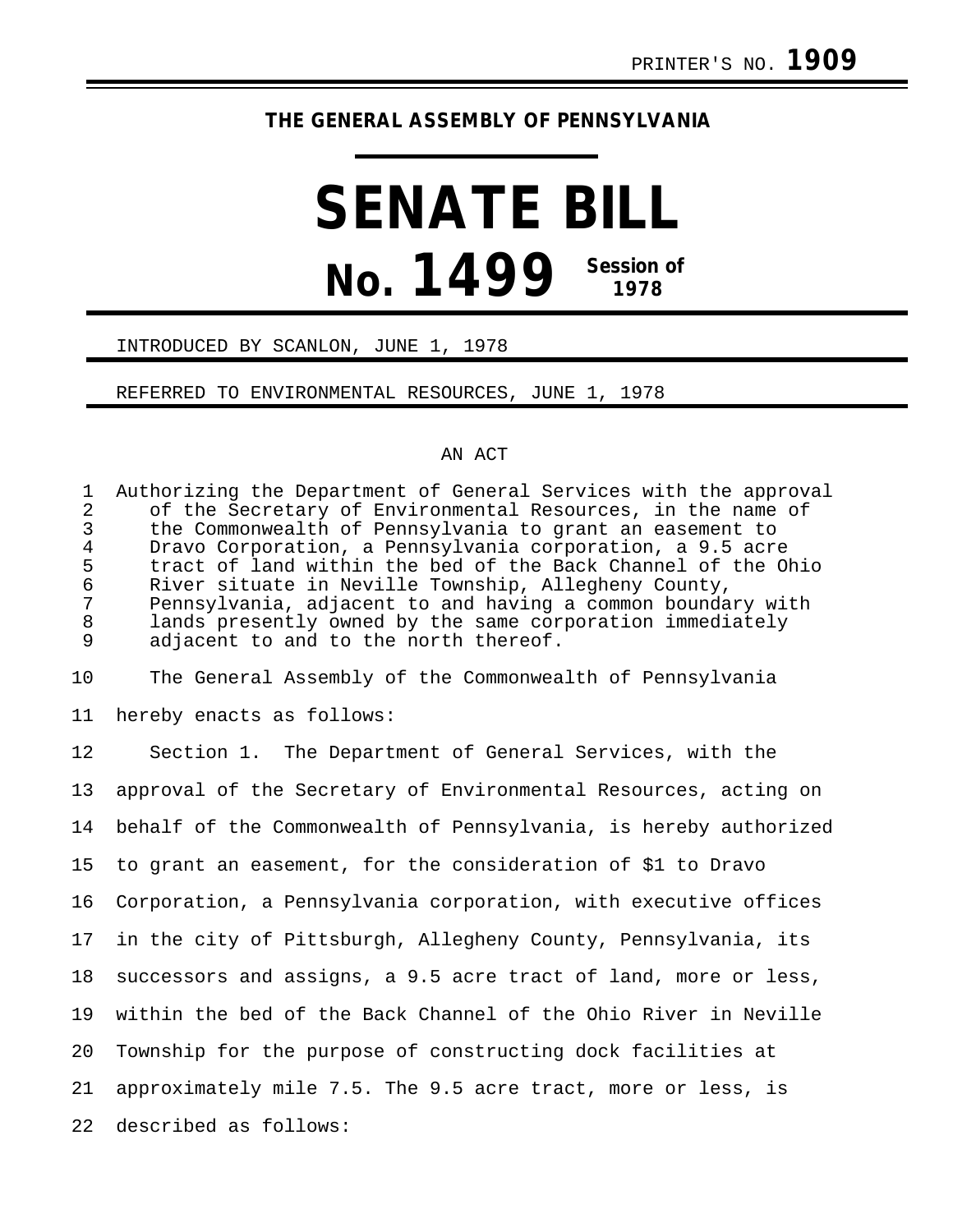1 All that certain tract of land situate in Neville Township, 2 County of Allegheny, and Commonwealth of Pennsylvania, being 3 portions of Lot Nos. 17, 18, 19, 20 and 21 in the Ohio River 4 Back Channel Plan of lots, laid out by R. A. Phillips, which 5 plan of lots is recorded in the Recorder's Office of Allegheny 6 County, Pennsylvania, in Plan Book Special, page 6, said 7 portions of said lots being more particularly bounded and 8 described as follows, to-wit:

9 Beginning at a point in the Back Channel of the Ohio River at 10 the dividing line between Lot Nos. 21 and 22 in said plan and at 11 the intersection of said dividing line with the southerly line 12 of said Ohio River Back Channel Plan of lots; thence along said 13 dividing line between Lot Nos. 21 and 22 north 14 degrees 9 14 minutes 20 seconds east a distance of 320 feet, more or less, to 15 a point on the southerly shore of Neville Island, at the normal 16 Dashields pool elevation 692; thence south 80 degrees 0 minutes 17 0 seconds east up said shoreline, a distance of 1450 feet, more 18 or less, to the line of property now or formerly of Pittsburgh 19 DeMoines Steel Company; thence south 23 degrees 50 minutes 10 20 seconds west, a distance of 440 feet, more or less, to a point 21 in the Back Channel of the Ohio River being the southerly line 22 of said Ohio River Back Channel Plan of Lots; thence along same 23 north 76 degrees 26 minutes 50 seconds west down the Ohio River 24 Back Channel, a distance of 1076.85 feet, to a point; thence 25 north 72 degrees 45 minutes 30 seconds east along the southerly 26 line of said Ohio River Back Channel Plan of Lots a distance of 27 295 feet, more or less, to the place of beginning; containing 28 9.5 acres, more or less.

29 Section 2. The agreement of easement shall be executed by 30 the Department of General Services in the name of the 19780S1499B1909 - 2 -